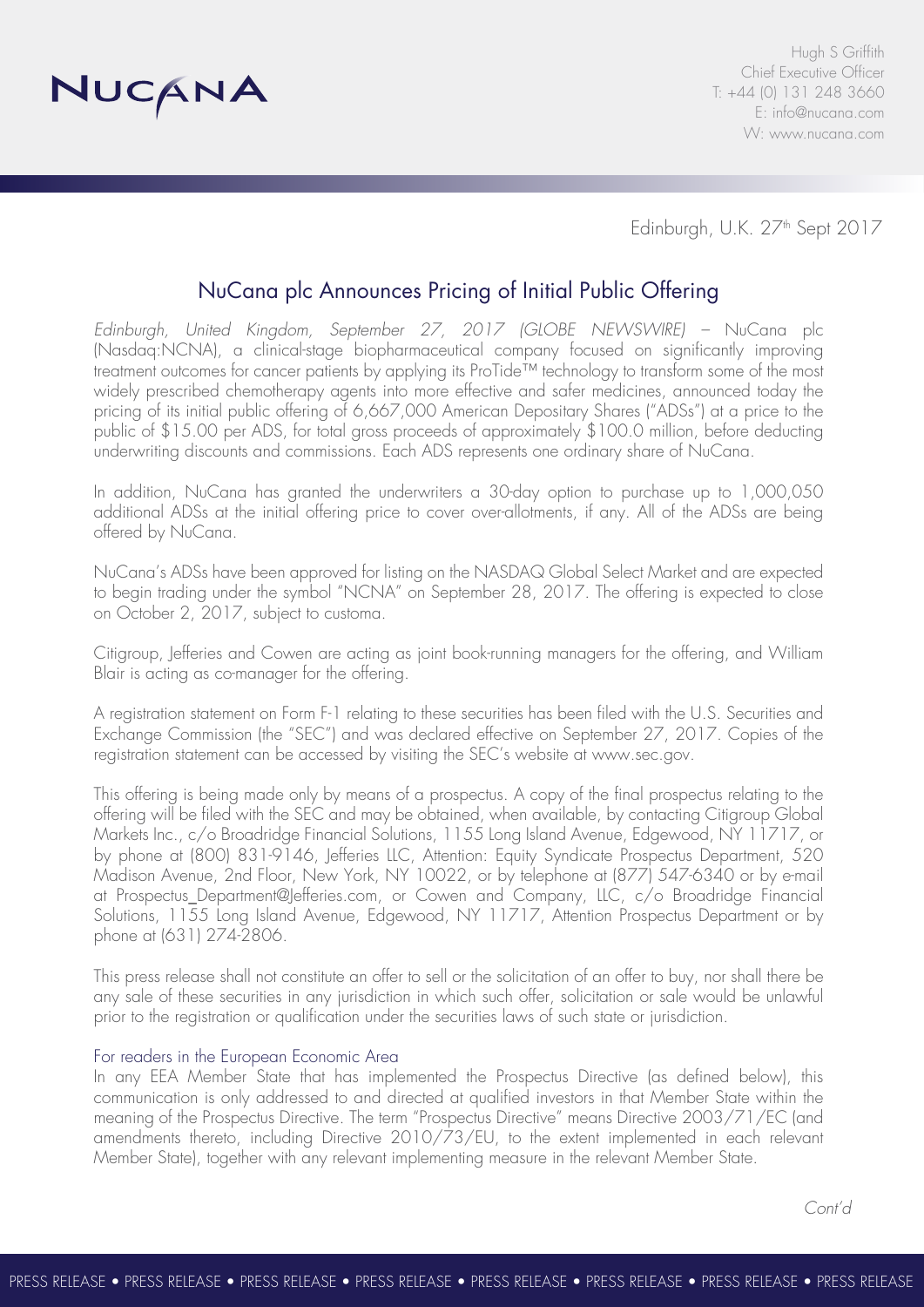

Hugh S Griffith Chief Executive Officer T: +44 (0) 131 248 3660 E: info@nucana.com W: www.nucana.com

Edinburgh, U.K. 27<sup>th</sup> Sept 2017

# For readers in the United Kingdom

There will be no offer of ADSs to the public in the United Kingdom. This communication, in so far as it constitutes an invitation or inducement to enter into investment activity (within the meaning of section 21 of the Financial Services and Markets Act 2000 as amended ("FSMA")) in connection with the securities which are the subject of the offering described in this press release or otherwise, is being directed only at (i) persons who are outside the United Kingdom or (ii) persons who have professional experience in matters relating to investments who fall within Article 19(5) ("Investment professionals") of the Financial Services and Markets Act 2000 (Financial Promotion) Order 2005 (the "Order") or (iii) certain high value persons and entities who fall within Article 49(2)(a) to (d) ("High net worth companies, unincorporated associations etc.") of the Order; or (iv) any other person to whom it may lawfully be communicated (all such persons in (i) to (iv) together being referred to as "relevant persons"). The ADSs are only available to, and any invitation, offer or agreement to subscribe, purchase or otherwise acquire such ADSs will be engaged in only with relevant persons. Any person who is not a relevant person should not act or rely on this document or any of its contents. This communication does not contain an offer or constitute any part of an offer to the public within the meaning of ss. 85 and 102B of FSMA or otherwise.

### *About Nucana*

*NuCana is a clinical-stage biopharmaceutical company focused on significantly improving treatment outcomes for cancer patients by applying its ProTide™ technology to transform some of the most widely prescribed chemotherapy agents, nucleoside analogs, into more effective and safer medicines. NuCana's most advanced ProTide candidates, Acelarin® and NUC-3373, are new chemical entities derived from the nucleoside analogs gemcitabine and 5-fluorouracil, respectively, two widely used chemotherapy agents. Acelarin® is currently being evaluated in three clinical studies across several solid tumor indications, including ovarian cancer, biliary cancer and pancreatic cancer. NUC-3373 is currently in a Phase 1 study for the potential treatment of a wide range of advanced solid tumor cancers.*

#### *Forward-Looking Statements*

*This press release includes certain disclosures which contain "forward-looking statements," including, without limitation, statements regarding the anticipated timing of the closing of the offering. You can identify forward-looking statements because they contain words such as "believes" and "expects." Forward-looking statements are based on NuCana's current expectations and assumptions. Because forward-looking statements relate to the future, they are subject to inherent uncertainties, risks and changes*  in circumstances that may differ materially from those contemplated by the forward-looking statements, *which are neither statements of historical fact nor guarantees or assurances of future performance. Important factors that could cause actual results to differ materially from those in the forward-looking statements are set forth in NuCana's filings with the Securities and Exchange Commission, including its registration statement on Form F-1, as amended from time to time, under the caption "Risk Factors."*

*Cont'd*